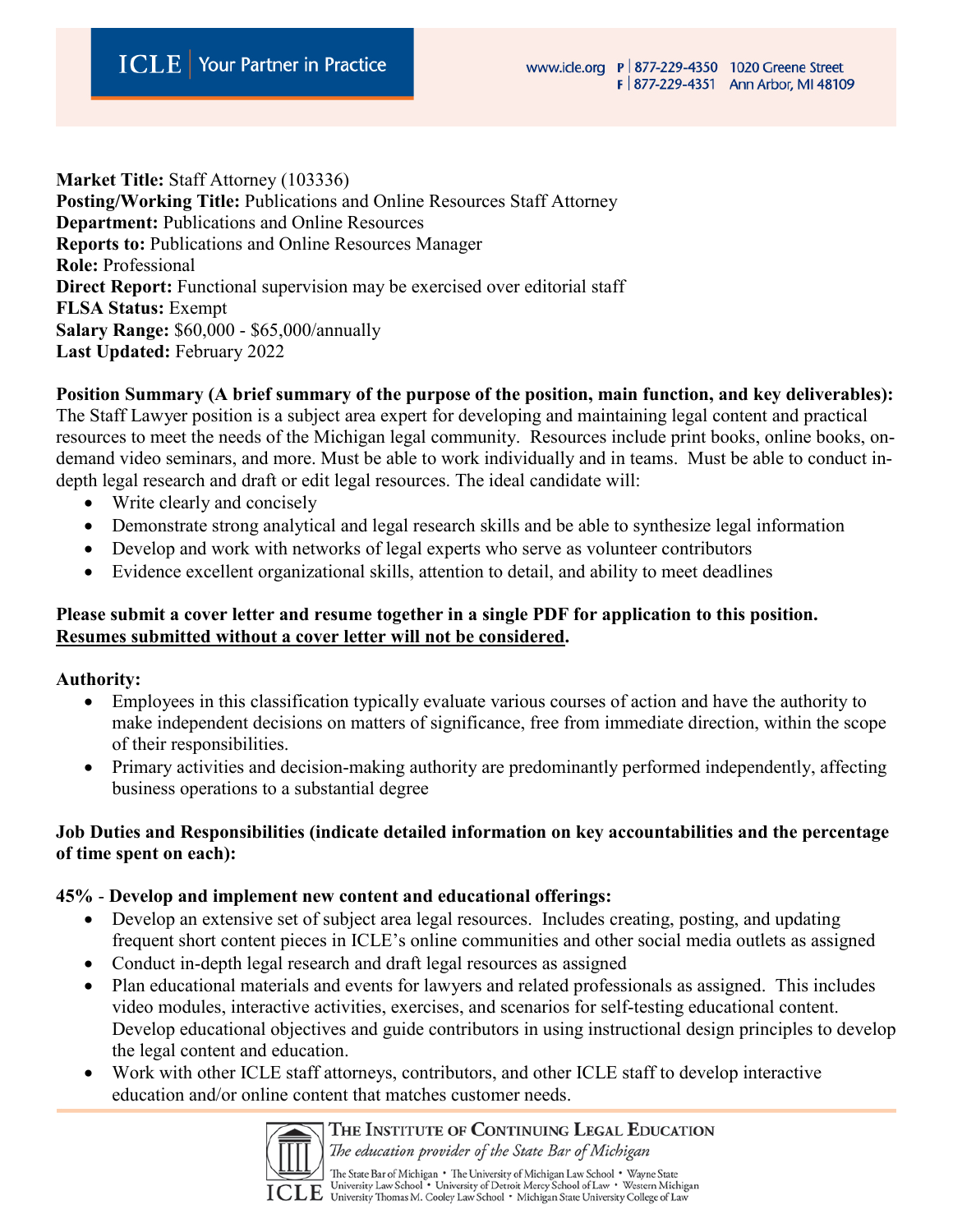#### **30%** - **Be subject area specialist for the development of legal education content and services:**

- Demonstrate expertise and remain current on legal development and practice updates in assigned subject areas.
- Cultivate relationships in assigned subject areas with an extensive network of lawyers, contributors, ICLE customers, online communities and networks, and State Bar Section leaders.
- Regularly attend State Bar section and other professional meetings. Share information from the meetings with other ICLE staff.
- Participate in ICLE online communities and other social media groups relevant to assigned subject areas. Promote ICLE's brand by drafting comments, raising questions, and recommending information.
- Conduct customer needs assessments in assigned subject areas, including gathering and analyzing feedback via surveys, social media networks, ICLE communities, focus groups, and customer interviews.
- Actively participate in periodic team planning sessions and retreats to propose additions and improvements to ICLE's content plan.

## **10%** - **Meet defined ICLE business goals and strategic plans:**

- Actively work toward the achievement of recruiting objectives that meet ICLE's goal of greater diversity across volunteer contributors and customers
- Identify primary target audiences for content and develop effective marketing messages
- Actively participate in monitoring and meeting revenue and expense goals for assigned projects, events and product lines

# **10%** - **Actively participate in ICLE teams and project groups:**

• Be an active and engaged participant in ICLE teams and project groups to achieve process improvements and implement initiatives within ICLE's strategic plan

#### **5% - Other duties as assigned**

# **Education and Work Experience:**

# **Required:**

- Juris Doctorate degree; graduated in top third of law school class
- Membership in the State Bar of Michigan (licensed to practice law)
- 3-5 years of law practice experience
- Excellent research and writing skills
- Proficiency in Excel (can maintain complex spreadsheets)
- Able to travel to seminar and meeting locations in Michigan. Infrequent evening and weekend meetings
- Pass a work sample exercise administered by ICLE
- Experience in Employment Law and Worker's Compensation helpful
- Can apply best practices for instructional design to educational materials
- Project management or related experience

# Legal & Government Relations > Legal Services > Professional

103336 - **Staff Attorney** - LG200 - Subject matter expert responsible for planning, creating, marketing, and implementing legal content and seminars in response to legal developments and the needs of the legal community. Develops networks of legal experts and applies best practices to create educational online content



THE INSTITUTE OF CONTINUING LEGAL EDUCATION

The education provider of the State Bar of Michigan